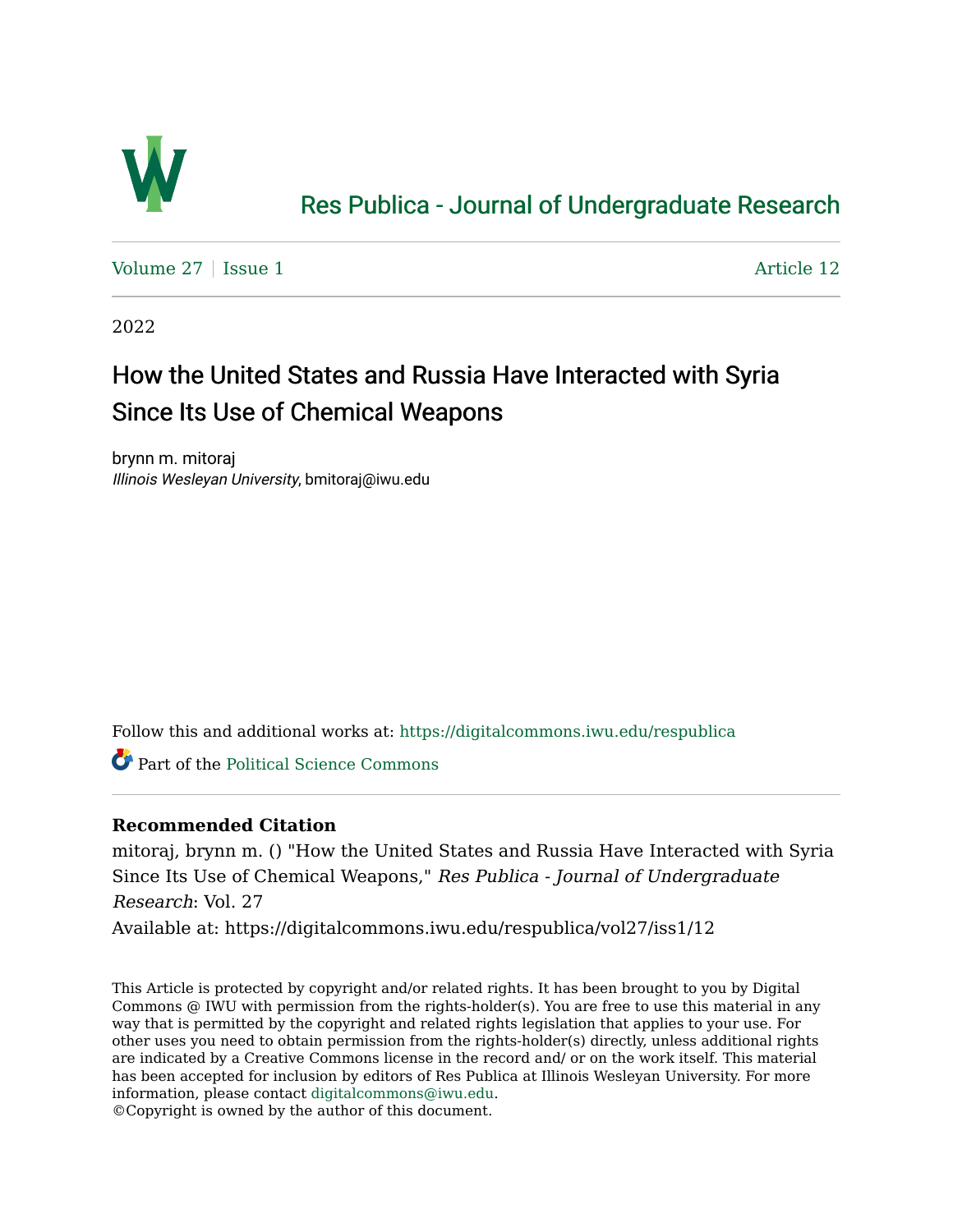### How the United States and Russia Have Interacted with Syria Since Its Use of Chemical Weapons

#### Abstract

Syria has been locked in a civil war for over a decade, with thousands of people dead, many of them civilians. The Syrian Civil War has caused a humanitarian crisis, drawing the attention of international humanitarian aid actors and now the United States. After a chemical weapons attack against the Syrian civilians by the Assad Regime, former Presidents Barack Obama and Donald Trump led punitive strikes against the Syrian government. After years of the United States weaving in and out of the Syrian crisis, the time has come for international actors to carefully analyze the intentions of the United States.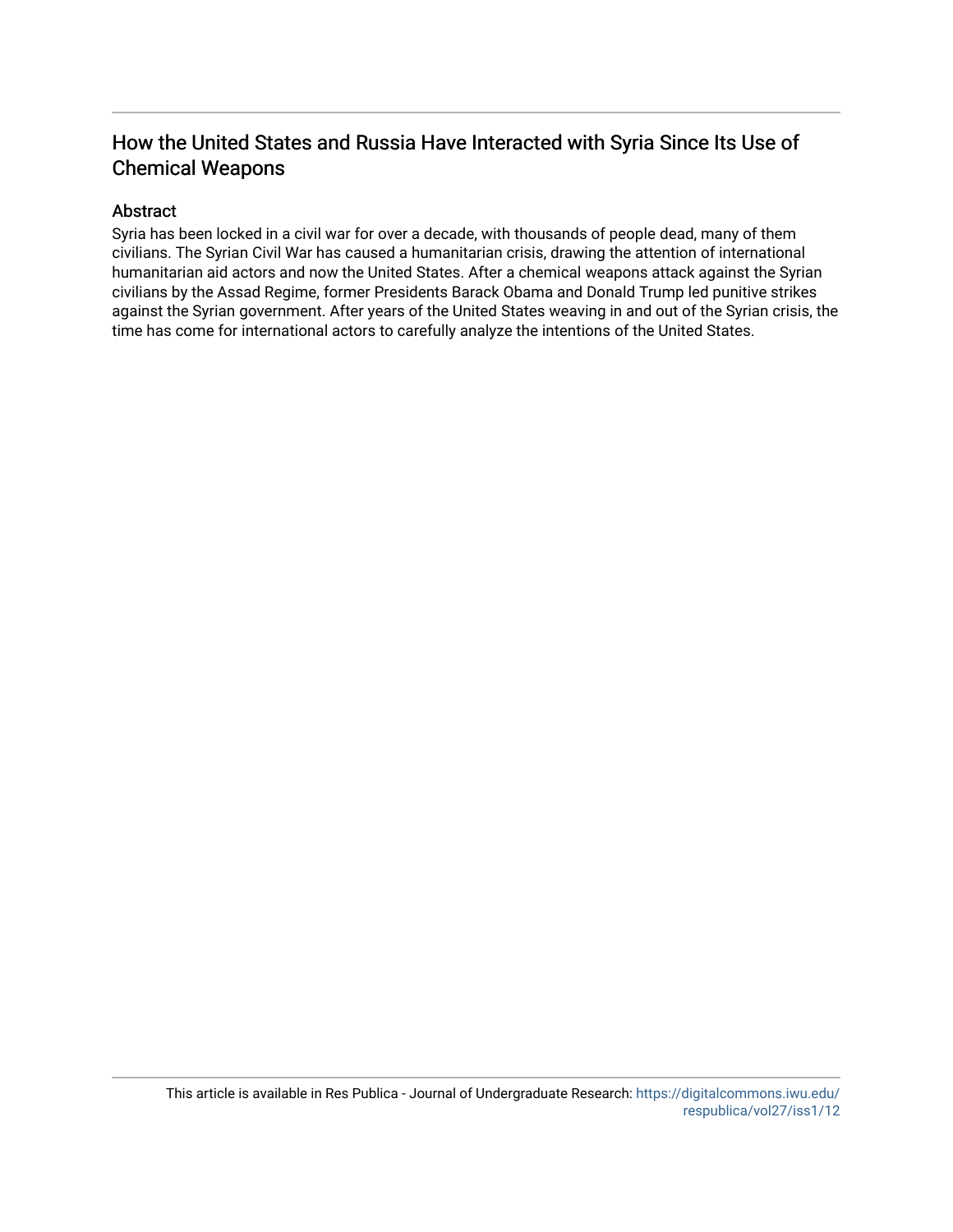# **How the United States and Russia Have Interacted with Syria Since Its Use of Chemical Weapons**

Brynn M. Mitoraj

#### **Introduction**

Syria has been locked in a civil war for over a decade, with thousands of people dead, many of them civilians. The Syrian Civil War has caused a humanitarian crisis, drawing the attention of international humanitarian aid actors and now the United States. After a chemical weapons attack against the Syrian civilians by the Assad Regime, former Presidents Barack Obama and Donald Trump led punitive strikes against the Syrian government. After years of the United States weaving in and out of the Syrian crisis, the time has come for international actors to carefully analyze the intentions of the United States.

When foreign nations involve themselves in the conflicts of other countries, it is important to question their intentions. Because of this concern, the theoretical approach employed in this essay will be that of a realist approach. For this essay, the *realist theoretical approach* is defined as one in which "the principal actors in the international arena to be states, which are concerned with their own security, act in pursuit of their own national interests, and struggle for power" (Korab-Karpowicz, 2017, para. 1). Is the United States justified in intervening, especially in ways that are violent, punitive, and retributive? If the Syrian Regime, with the help of Russia, has been terrorizing its citizens, are these actions at all justifiable?

Who is involved in this decade-long conflict? The United States, Russia, the Assad Regime, and ISIS will be the actors discussed in this essay. The Assad Regime has been at war with the Syrian Rebels for years now, and Russia and the United States' self-involvement complicates the matter further. ISIS' involvement only serves to make the situation more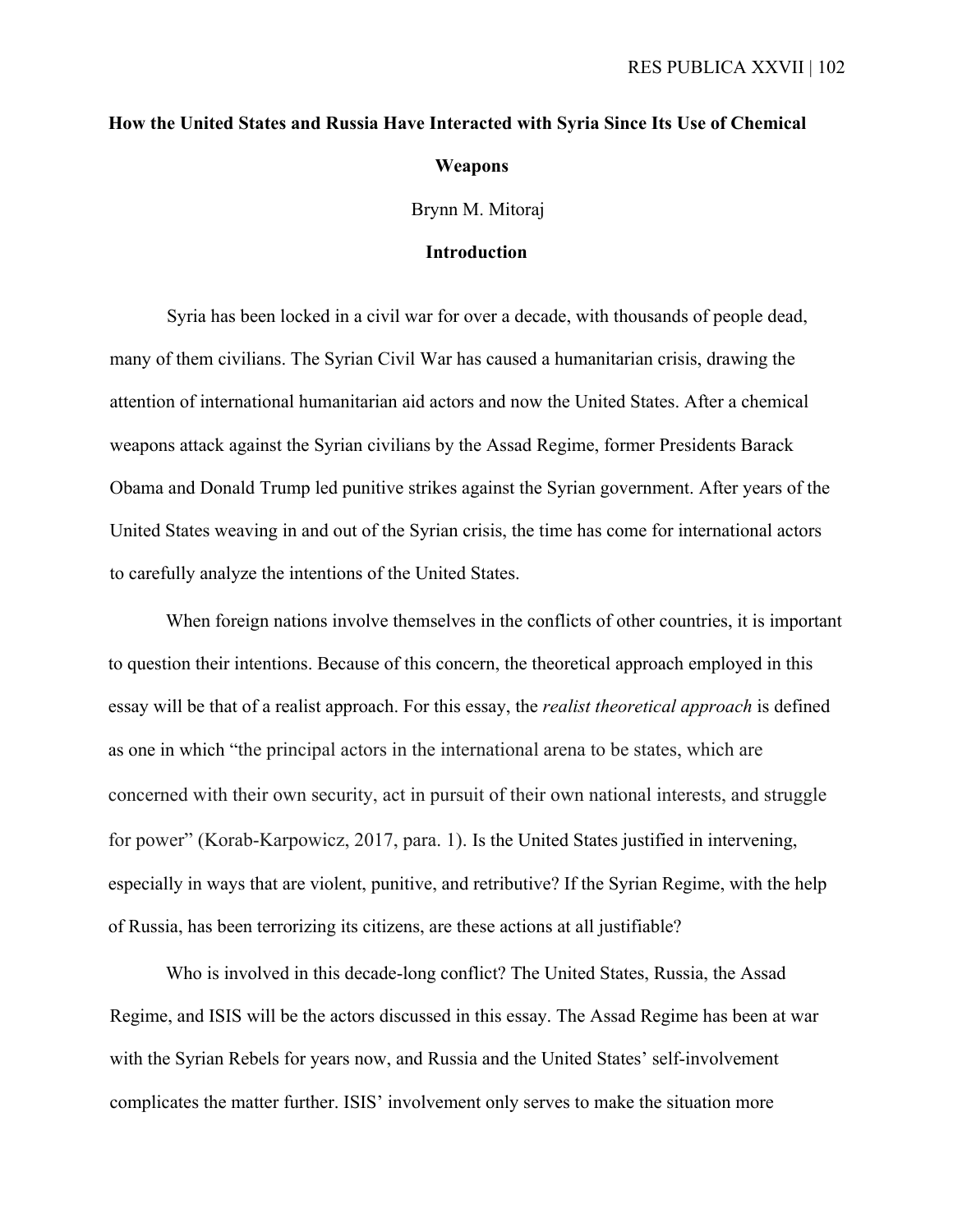insecure and has also provided a bigger incentive for the United States to involve itself ("A timeline," 2019, para. 13).

The relationship between The Assad Regime and the United States will be the main focus of this essay. While all of the relationships are incredibly important, the chemical attacks of the Assad Regime against the citizens of Syria is what prompted the action of the United States. Another relationship that will be discussed is the relationship between the United States and ISIS. The terrorist attacks against Syrian citizens were used as justification for the United States to intervene ("A timeline," 2019, para. 13). The relationship between the Assad Regime and Russia will be discussed as well, although, for this essay, it will be discussed briefly. This paper will not extend beyond the relationships between the actors listed. It will detail the chemical warfare that caused the United States to involve itself and how the actors listed above have interacted with each other in their attempts to allegedly help or harm each other.

Are Russia and the United States acting in a productive manner? From a foreign policy perspective, it is not clear whether or not the United States is acting destructively. Russia's actions are much more harmful because of President Putin's association with Bashar-Al-Assad, who is to blame for the chemical weaponry that will be the main focus of this essay.

#### **Literature Review**

Some sources were used to develop a timeline of the relationship between the United States and actors in Syria, the Assad Regime, the Kurds, and Russia. The start of chemical warfare was the impetus for the United States' decision to strike the Assad Regime itself, so that is where the analysis will begin ("A timeline," 2019, para. 17). The discussion will extend to the beginning of the Trump Administration's withdrawal from Syria. While the United States may be justified in their attack against Syria after their illegal use of chemical weapons, the quick exit of the United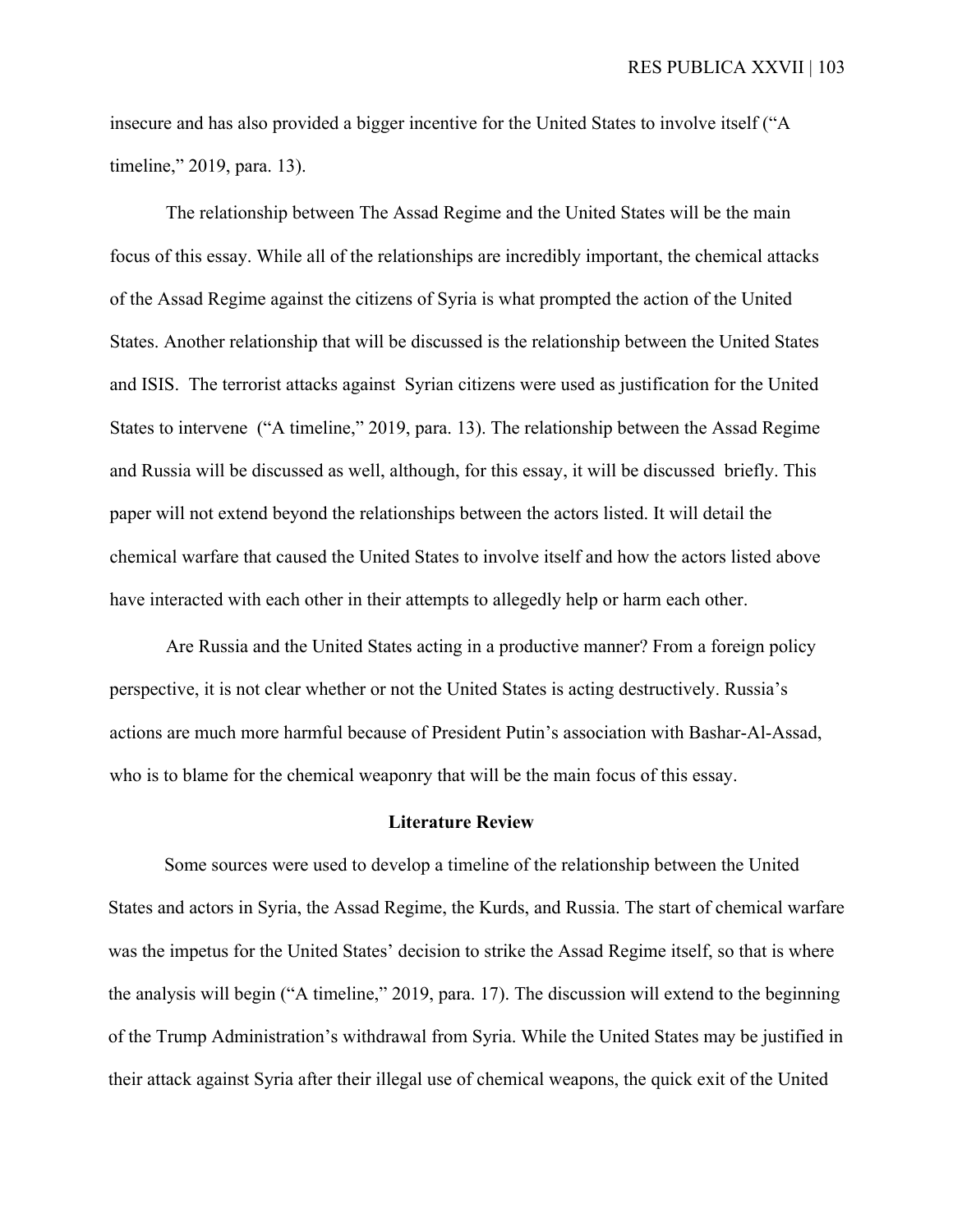States left the Kurds and the Syrians incredibly vulnerable ("Donald Trump's," 2019, para.2). In order to remedy this and protect civilians and the Kurds who fought on the side of the United States, military intervention would be necessary and justified if it were to be done responsibly.

According to an article written for the Associated Press, the turning point for the United States to draw the line and choose to involve itself was Bashar al-Assad's decision to use chemical warfare against his citizens, some of them children. Former President Barack Obama famously described this heinous attack as "The Red Line" because it was where the United States drew the line and could no longer ignore the injustices against the citizens ("A timeline," 2019, para. 9).

After hundreds of people were killed, the United Nations stepped in and determined that the missile attack from the Syrian government killed them. The United States once again directly blamed Syria for the missile attack. However, because of the lack of support from Congress, President Barack Obama was unable to strike against the Assad Regime. After shifting his focus from the Assad Regime to ISIS, Obama was able to launch an airstrike campaign. The United States troops went into Syria in 2015, growing in numbers until they reached 2,000. In an attempt to rid Syria of ISIS terrorists, the United States trained Kurdish soldiers. President Obama's involvement in Syria ended with the death of an American soldier whom ISIS killed in an explosive attack ("A timeline," 2019, para. 10-15).

The start of the Trump Administration's involvement in Syria began with the killing of 90 people in a chemical attack. The United States assumed that Bashar al-Assad was to blame for this attack, and former President Donald Trump was starting to show signs that he was losing patience with the Assad Regime. President Trump led an attack against the Syrian government, the first of its kind. Unlike the attack in Syria by former President Obama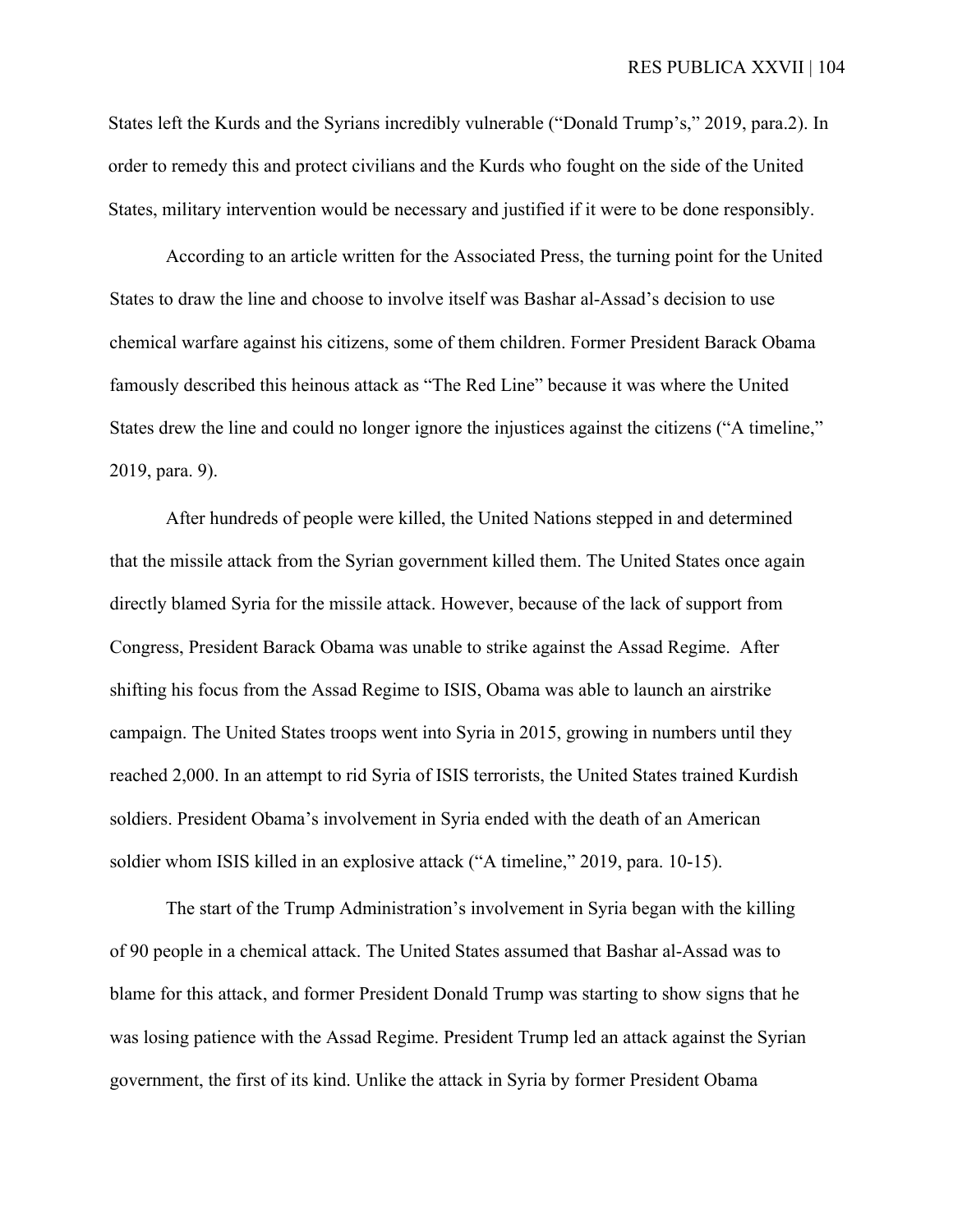directed at ISIS, this attack was directed at the government. Fifty-nine cruise missiles were fired by the United States, directed at Syria and Assad. Even after this punitive strike, the chemical attacks did not end. Forty more people were killed in a chemical attack, though Bashar al-Assad rejected the idea that he was to blame. The United States received international support for the punitive strike and was later joined by England and France in an attack against Damascus ("A timeline," 2019, para. 16-21).

Later that year, Donald Trump decided the United States had to get involved. Even without a clear resolution, President Trump posted to Twitter that he was planning to bring the American troops back to the United States. This would leave the Kurdish troops who had sided with the United States alone and unprotected; despite protests coming from United States officials, the American military started to withdraw within a month ("A timeline," 2019, para. 22-26).

"The Responsibility to Protect" Doctrine from 2017 is also cited throughout this essay. It is used to thoroughly analyze why the United States should intervene in the Syrian crisis. The Responsibility to Protect Doctrine creates a standard where the international community takes on responsibility to protect vulnerable groups of people who are victims of war crimes, crimes against humanity, and more. The Responsibility to Protect is described as "a solemn pledge that [the international community] cannot lightly ignore" ("Responsibility to Protect," 2017, section 1, para. 6). Sovereignty is an important issue for the international community to consider when it comes to deciding whether or not to intervene, but the Responsibility to Protect is a promise to intervene in dire situations despite the sovereignty of other countries.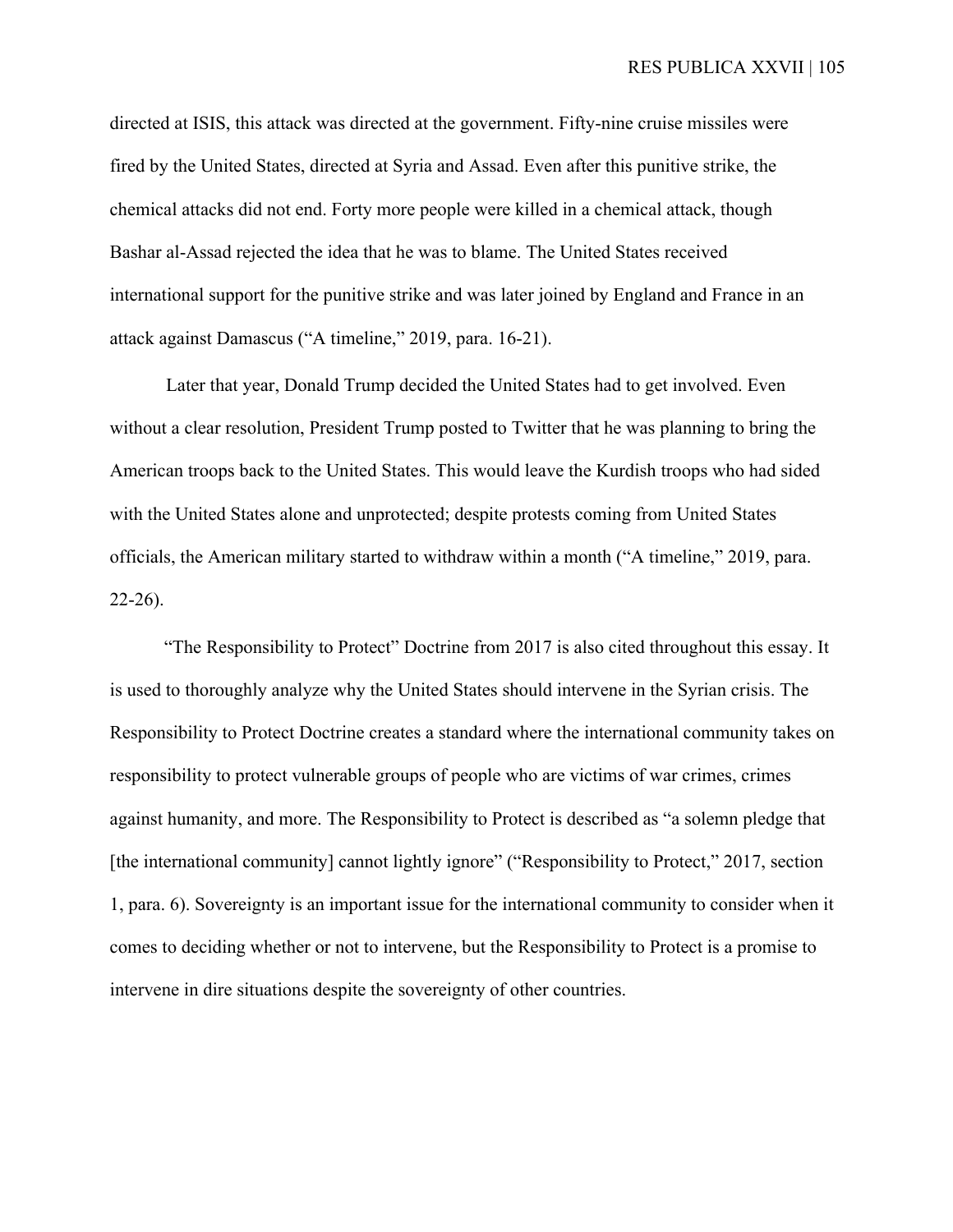#### **Analysis**

Was the Trump Administration's direct attack against the Assad Regime justified? Many countries, including Britain, Spain, and France, think so. The North Atlantic Treaty Organization also supported the United States strike. Russia was against the United States taking action, but this does not surprise because Russia had also blocked a Security Council decision to stop chemical weapons in Syria (Eran, & Rosner, 2017, para. 1-3).

The rest of Europe was relatively pleased that the United States took direct action against the Assad Regime. It is important to remember that when former President Obama utilized airstrikes in Syria, they were directed towards ISIS. The Trump Administration's action against Assad and the capital was well-received because this was an extreme circumstance. As discussed in the "Implications for Policy" section, the Responsibility to Protect Doctrine could have provided more peace of mind for those who do not believe in such strong military action. Because Assad was using illegal chemical weapons against the people of Syria, many European states stood by the Trump Administration's decision to intervene (Eran, & Rosner, 2017, para. 1- 3).

President Donald Trump viewed the United States' involvement in Syria as almost unnecessary. In a true realist fashion, he did not believe the United States had much reason to involve itself. Only after the use of chemical weapons did he feel the need to react with military action for humanitarian reasons. President Donald Trump said America must stop becoming involved with wars such as this one, especially when the United States does not particularly have anything to gain from intervening ("Donald Trump's," 2019, para.3).

The United States pulling out of Syria had detrimental consequences for the Syrians and the Kurds whom the United States had trained to fight for the Syrian civilians and the American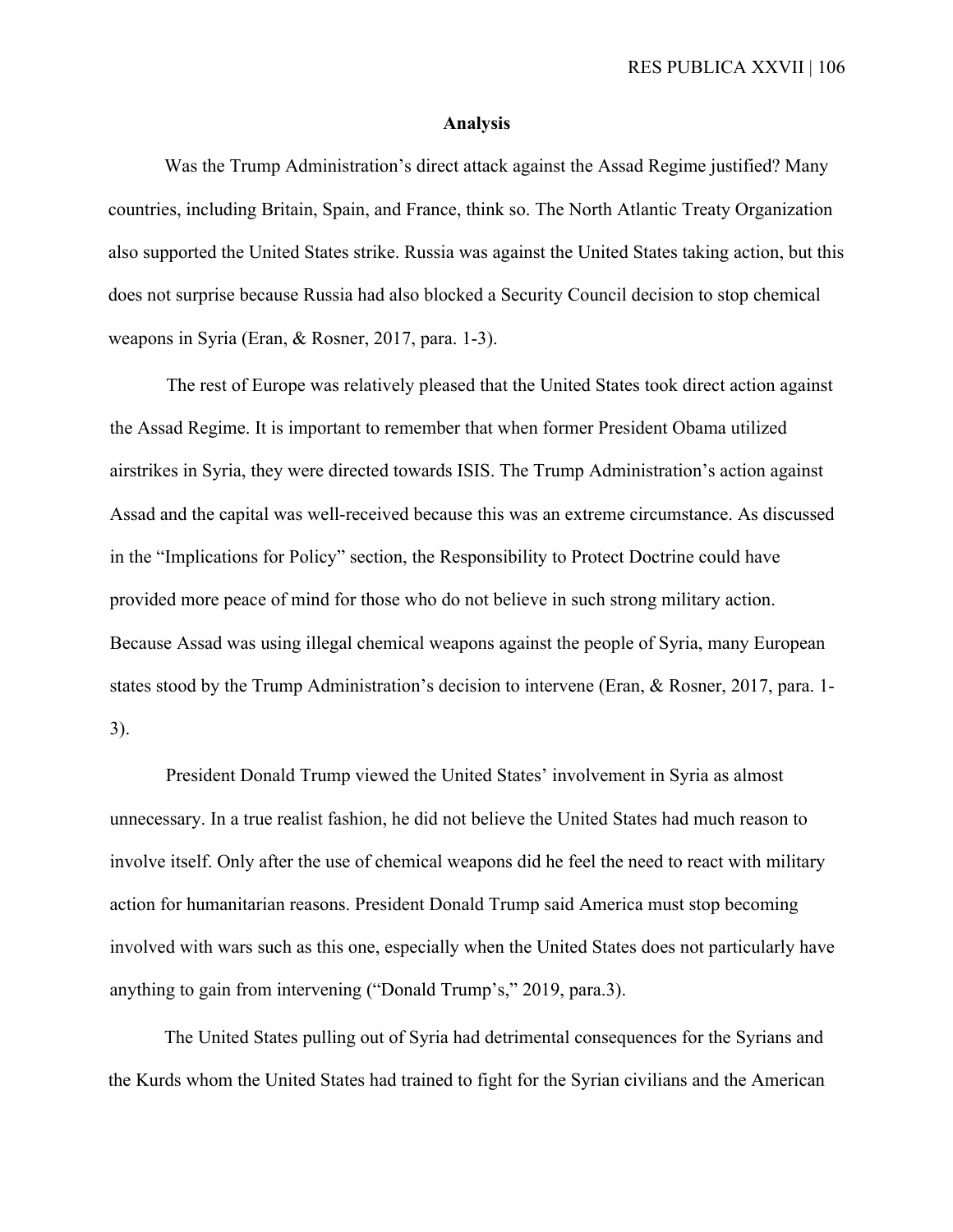RES PUBLICA XXVII | 107

side. The Kurdish fighters who died for this cause numbered around 11,000, and they were abandoned. President Trump quickly withdrew American involvement, leaving the Kurds high and dry after risking their lives for the same cause ("Donald Trump's," 2019, para.6). President Trump had promised to keep American troops in Syria until ISIS was gone and the Kurds were protected, a promise he broke shortly after ("A timeline," 2019, para. 24).

President Trump damaged the United States' credibility by breaking his promise to the Kurds, and he put them in imminent danger. The United States is to blame for the Turkish attack against the Kurds because the president did not keep his promise to protect them. ISIS backers are now running rampant because they are no longer being guarded by the Kurds, and the Kurds are turning to the Assad Regime for assistance and to join Bashar-al-Assad's cause ("United States," 2020, para. 1).

With the United States pulling out of Syria, Russia will be the only major superpower left in the Assad Regime. It is already difficult for the United Nations to accomplish anything with Russia's strong influence and economic power. The President of Russia, Vladimir Putin, will be in charge of the most prominent world power involved with Syria. President Putin's continuous choice to support Bashar al-Assad and his heinous conduct is an example of why the United States should not make any space for Russia in Syria. Assad will continue to owe a debt to Russia for President Vladimir Putin's involvement, further cementing their dangerous relationship for the future. According to an article written for *The Economist*, this is not a debt likely to go away anytime soon. "[Bashar al-Assad] owes his victory to their supply of firepower, advice, and money and their willingness to back a pariah. They will expect to be paid, with interest" (The Economist, 2019, para. 7).

Both Russia and the United States' involvement in Syria are strong examples of the realist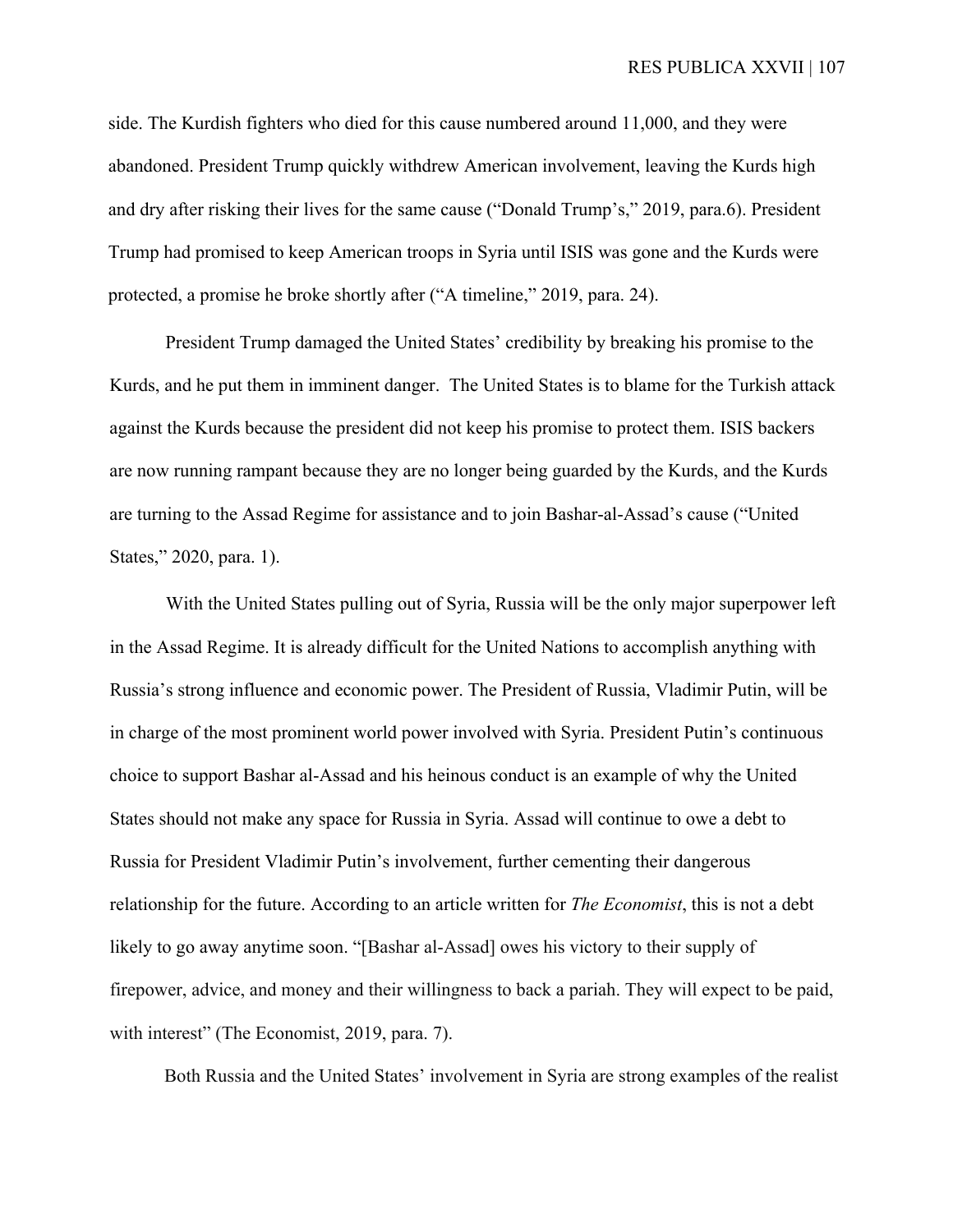perspective. The United States has provided other forms of aid to Syria but ultimately chose to pull American troops out of Syria because President Donald Trump saw little to no benefit in the United States' involvement. If the United States had chosen to involve itself for purely humanitarian reasons, perhaps President Donald Trump would not have been so quick to pull out troops.

Meanwhile, Russia has much to gain from its involvement in Syria. Russia is determined to show the international community that it is a major world power. The Russian government does not have any faith in the Assad Regime and what it can do. "They were thinking not in the interests of Syria, but in their own interests" (Rahman-Jones, 2017, section 3). Russia is using Syria to show they have military power, not just within their own country but throughout the entire international community (Rahman-Jones, 2017, section 4).

Russia's exportation of arms is incredibly important to President Vladimir Putin, who sees potential customers in Syria. Russia had plans during the Arab Spring to export arms to Libya, and when that fell through, Russia knew it had to search for customers elsewhere. Russia, in the 1970s, provided Syria with aid and arms. Russia saw the opportunity to sell arms to them once again, which required them to rebuild their relationship with Syria (Rahman-Jones, 2017, sections 2-4).

The selfishness of the United States and Russia will not end well for Syria. The abandonment of the Kurds by the United States left an entire group of people, who were fighting on the side of the Americans, vulnerable because the United States government no longer thought it was worth it to keep troops in Syria. There are currently troops in Syria under the Biden administration, but it is unknown how long they will be there. It is also important to note that a lot of these troops are being sent to stop ISIS as opposed to the Assad Regime. Robert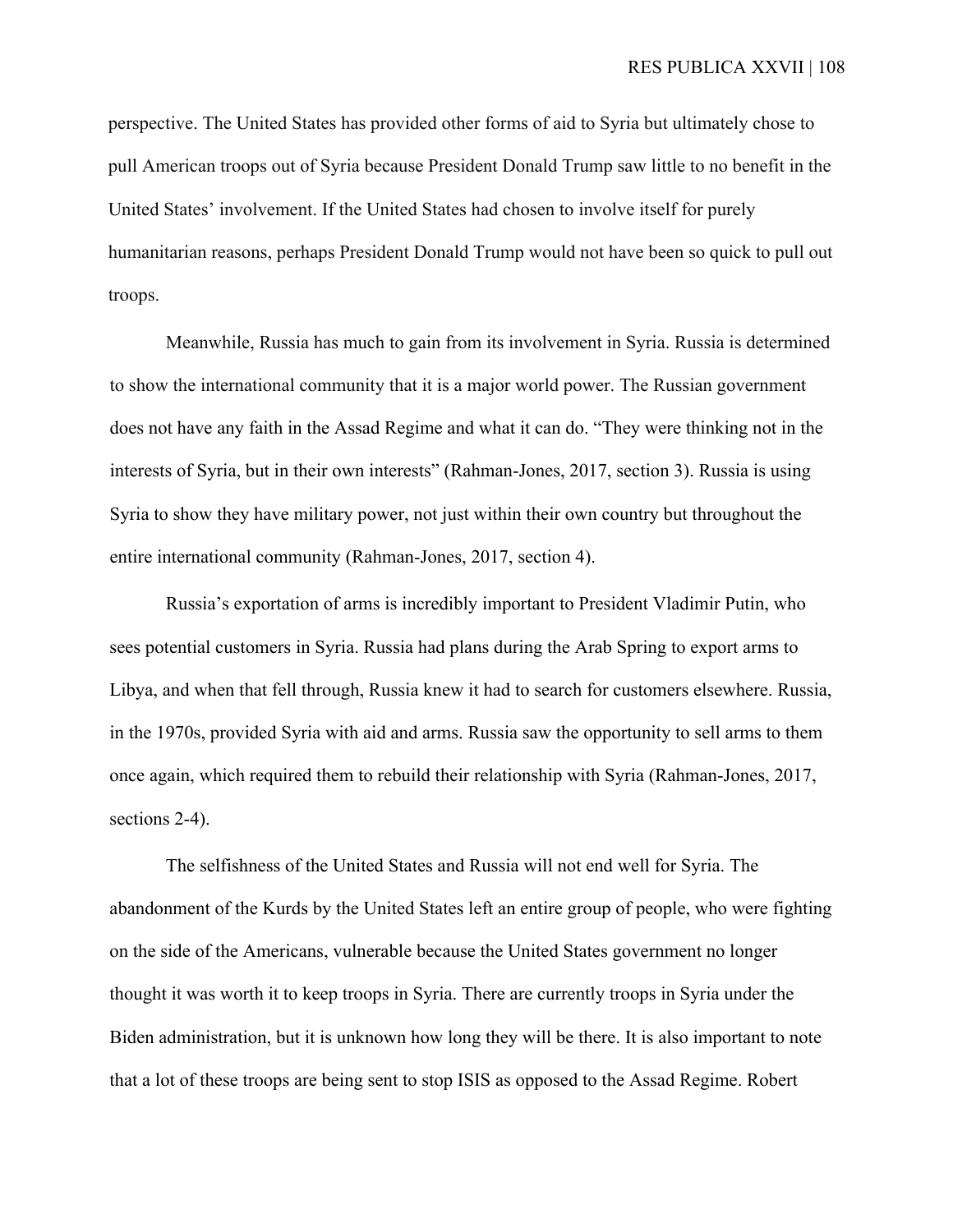Ford was the ambassador in Syria under Obama's presidency and does not believe that the U.S. troops involving themselves in Syria is worth it. He said that the threat of ISIS "is largely contained and not in a position to threaten the U.S. homeland or even to send fighters to Europe" (Cloud, 2021, paragraph 9).

#### **Implications for Policy**

Where can the United States go from here? Both former Presidents Barack Obama and Donald Trump involved the United States in the Syrian crisis after the chemical attacks against the citizens. What does the future look like for United States involvement? Former President Obama launched attacks to justify ending the terrorist reign of ISIS, while former President Trump launched attacks against the Assad regime itself. The end of terrorism in Syria is eminently important, "focus must be placed on the threat posed by the terrorist organization to the attacking nation-State and surrounding international body" (Jackson, 2015, page 194). Regardless, the end of Bashar al-Assad's regime should be a major focus. There were no real solutions after those attacks, and the Syrian civilians are still in danger.

The United States may not have any strong connection to Syria, making them responsible for the citizens. However, if the United States did choose to act and ended up causing more harm than good, it would be responsible for those adverse effects (Abratt, 2017, page 67). This is why the United States actors may be wary of intervening. However, there is also the Responsibility to Protect Doctrine that ties the United States to Syria in a humanitarian sense. Should the United States involve itself again? When searching for a solution, the Responsibility to Protect Doctrine from the United Nations should always be kept in mind. "The Responsibility to Protect" says that "states have an obligation to protect their citizens from mass atrocity crimes; that the international community will assist them in doing so; and that, should the state be 'manifestly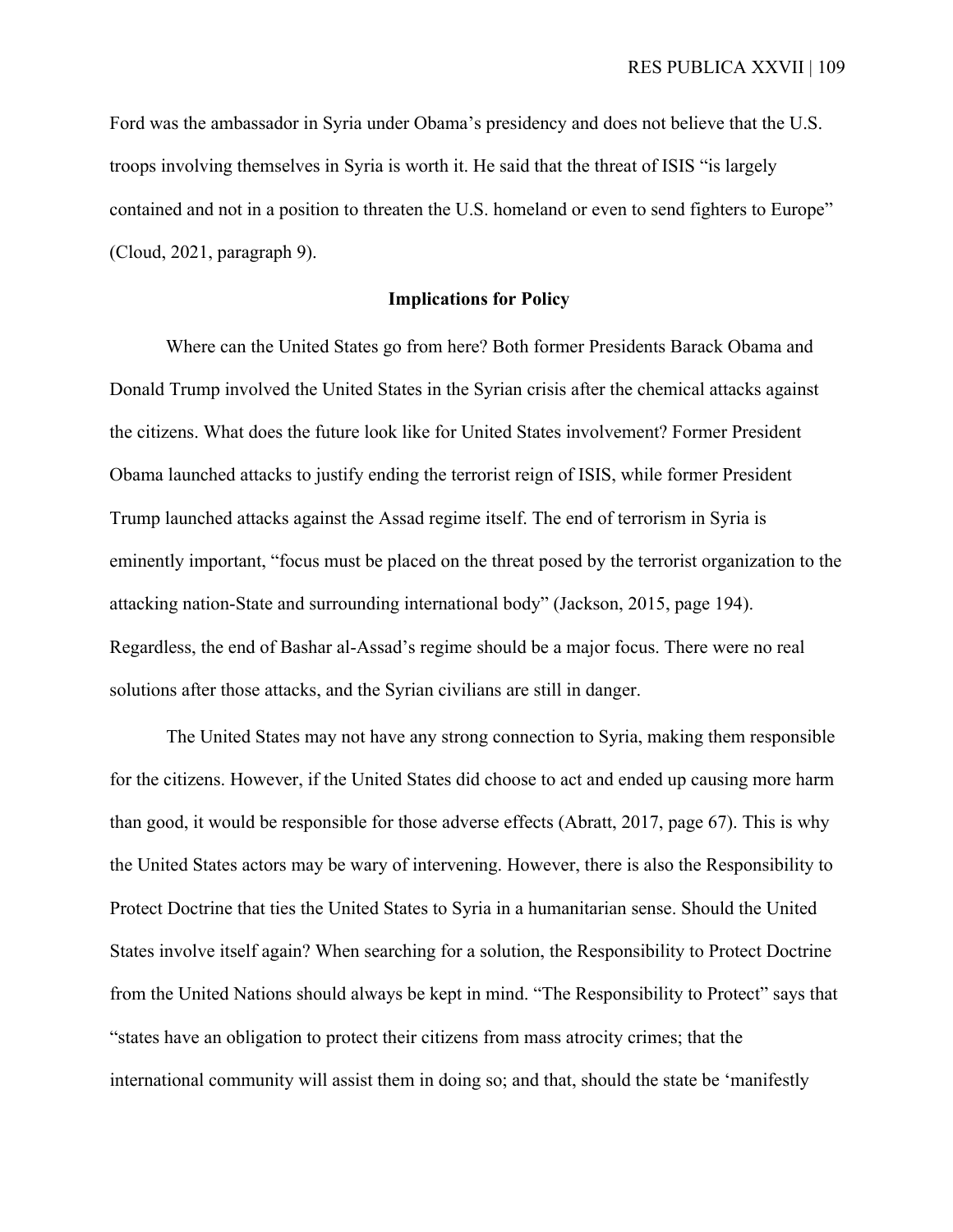failing' in its obligations, the international community is obliged to act" (2017, section 1, para. 5).

Because of the Assad Regime's use of chemical weaponry, the United Nations, which includes the United States, is justified in intervening. Mediation is incredibly important, but military force should be used when citizens are actively being killed. Even if the state committing the atrocities is not compliant, the international community is obligated to intervene. The Responsibility to Protect Doctrine includes criteria that justify military intervention; there must be a real threat to many people's lives. The military intervention needs to have the intention of stopping the suffering, and it must be a last resort. It must have a "reasonable prospect of success," meaning there is a high probability that it will be successful. Finally, the military intervention must be proportional to the problem at hand. If the issue is smaller, there should not be a huge military attack ("Responsibility to Protect," 2017, section 5).

Considering the United States has an enormously well-funded military, it is important to recognize that they have the upper hand. It is also important to note that the United States holds much power within the United Nations itself, which means there will be less accountability from the international community to ensure the United States does not overstep its boundaries. When the United States uses necessary military intervention to protect vulnerable citizens who are dying, it must use that military intervention strategically, sparingly, and responsibly. The means should be tailored to the end ("Responsibility to Protect," 2017, section 5).

Assuming that the United States is justified in intervening, all military action must be directed toward ending the people's suffering. A direct attack on the chemical weapons being used could be a way towards that end. Instead of trying to stop the fighting altogether, the United States could disable Syria from being able to use those weapons in the first place (Abratt, 2017,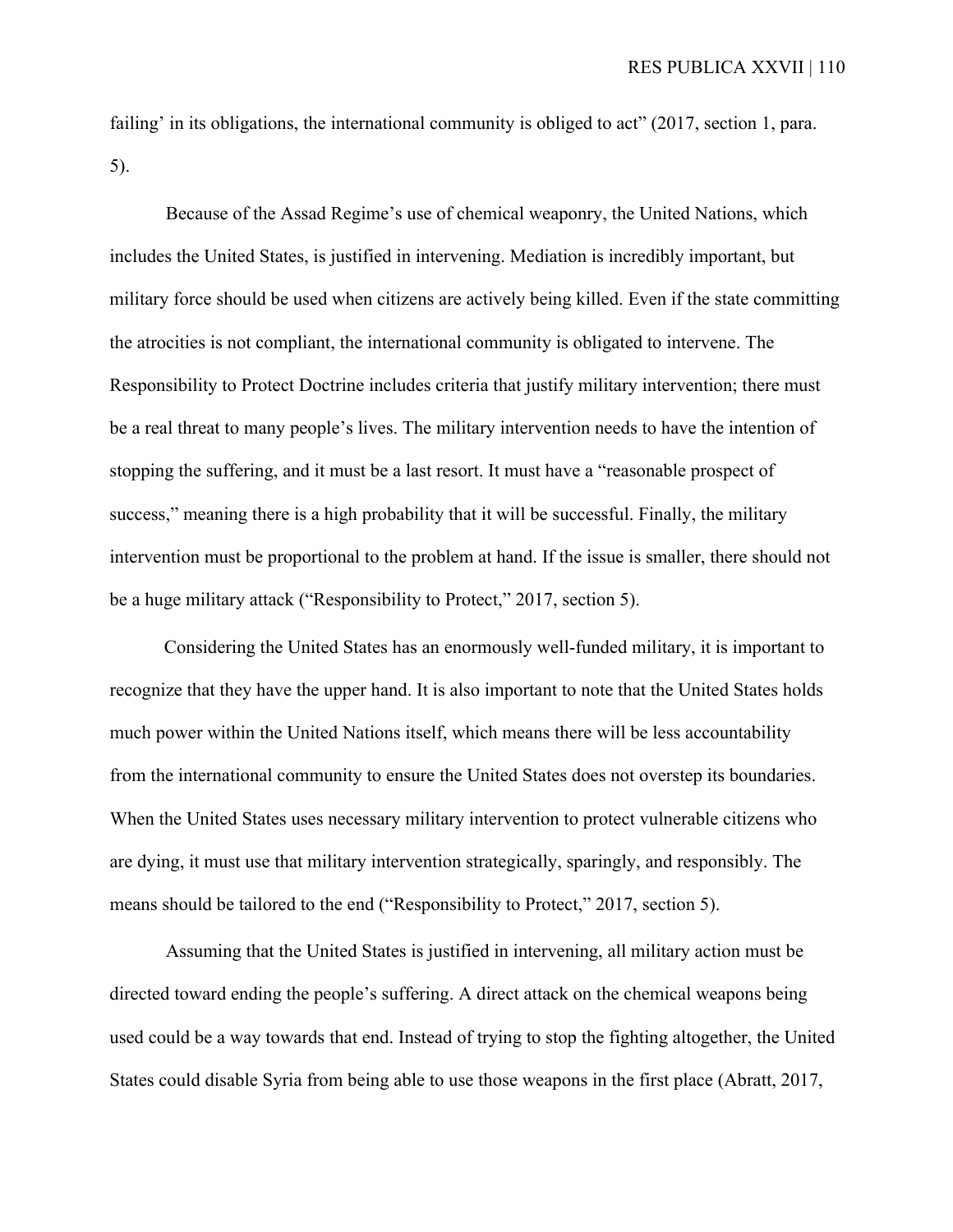page 67). There is the possibility of this having dangerous consequences, but it is a matter of weighing the good against the bad. If the means are proportional to the end, then, in theory, it will have been worth it.

One concern when it comes to coming up with a solution is whether or not the United States will be willing to involve itself for purely selfless, humanitarian reasons. From a realist perspective, it is nearly impossible for the United States to want to involve itself for the good of others without receiving benefits as well, whether it be for nationalistic purposes or economic purposes. Even if the United States has selfish reasons, which a realist would naturally assume they do, a positive result would be sufficient to justify any negative motivations. If fewer people die because the United States intervened, their intentions could be a lesser concern. In an ideal world, every state and international actor would be desperate to help for the sake of the people. However, in a realistic world, it is necessary to accept that countries are willing to intervene in foreign crises because it also benefits them. As long as the reasons for intervening are not actively harmful, or at least less harmful than not intervening, then any action will have been worth it. If the Assad regime continues to commit war crimes against its people with internationally illegal weapons, punitive strikes would be an appropriate response. Bashar al-Assad has to know that this sort of treatment is unacceptable and that the international community has a responsibility to intervene. Because Russia plays such an important role in the United Nations and President Vladimir Putin is allied with Bashar al-Assad, the intervention of the United Nations is unlikely. Considering the unlikeliness of the United Nations intervening, the United States should resume punitive strikes to try to prevent Assad from harming Syrian citizens.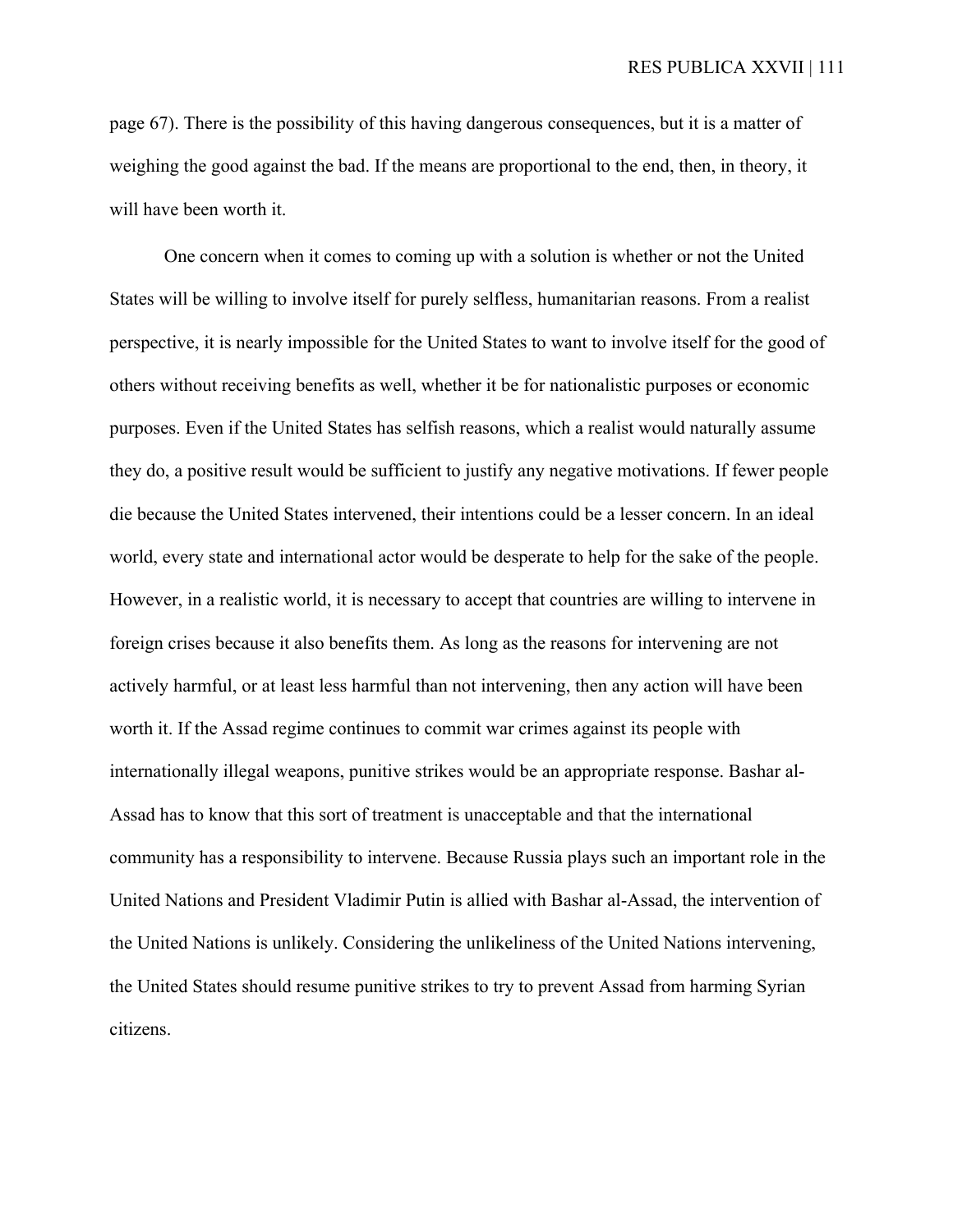However, military intervention should always be considered as a last resort. Another plan would be to continue publicly embarrassing the Syrian government and treating them similar to a pariah state. Any state willing to use illegal chemical weapons against its citizens should not be treated as a legitimate state. It is important to have a "mutual and public commitment not to receive regime officials in any capacity, send out diplomatic feelers to Damascus, or participate in Assad-led reconstruction efforts" (Juul, 2019, para. 10). Should the United States be willing to help Syria rebuild? The answer depends on the context. The focus should always be to delegitimize Bashar al-Assad and his regime, so if Assad leads the relief efforts, the United States should not involve itself or assist the Assad Regime. "Assad and his allies in Moscow and Tehran should be forced to bear the financial burdens of rebuilding the society they did so much to help destroy" (Juul, 2019, para.12). This will help ensure that none of the United States' funding is going towards a corrupt government that intends to harm its citizens.

What would rebuilding look like? One important place to start is at least rebuilding the health care system in Syria. Among the wreckage in Syria, the hospitals and health care workers have suffered exponentially. If the United States were to provide funding, ideally separate from Assad's influence, medical care would be a good place to start, along with attempting to rebuild some of the shattered infrastructures.

However, is the United States capable of assisting Syrian citizens for purely humanitarian reasons? If the United States decides to involve itself, a harsh look at its intentions would be necessary. Whenever offering any assistance, it is crucial to ensure that the benefits of intervening outweigh the consequences. If the United States has intentions that are at least of neutral consequence, then perhaps intervention will be the right move.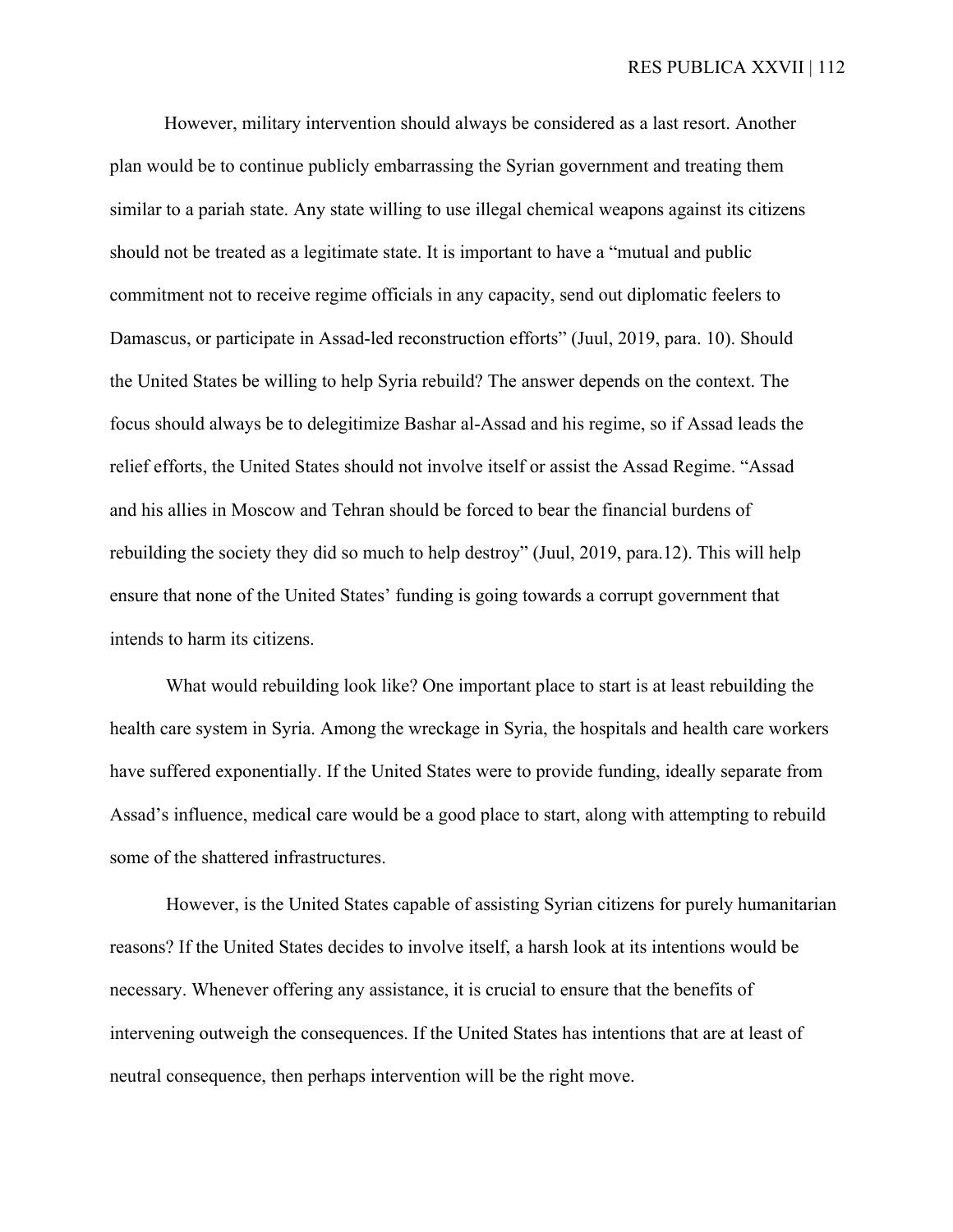Refugees are also a huge issue in Syria. According to the UNHCR, there are 6.6 million Syrian refugees ("UNHCR," 2020). Returning them to a country torn apart would never be ethical, but it is important to rebuild with refugees in mind. If refugees are going to feel safe enough to return home, Assad must be out of power, and there must be a promise of some level of improved safety or a better life. This could include rebuilding homes, health care, school systems, and the job market.

Assisting refugees outside of Syria will also be a huge way for foreign actors to help. "This situation is not unique to Syria: often it is easier for international actors to reach those who have fled their country than those who remain" (Howe & Stites, 2019, para. 2). There are always barriers that stop international actors from reaching the people they intend to help. However, if those in need are refugees and not just internally displaced people, it will be easier to provide aid to them. This could include medical care, food, clothing, and more. It is important not to legitimize what Bashar al-Assad is doing in any way, so perhaps sending assistance to those outside the country would be the proper response. While those within Syria desperately need the help, it may not be entirely practical or possible to reach them.

#### **Conclusion**

The situation in Syria under the Assad Regime is dire and described as "the biggest humanitarian horror story of the twenty-first century" (Munch, 2020, para. 1). As more people die at the hands of Bashar-al-Assad, whom Russia's President Vladimir Putin has backed, the need for international action becomes even more overwhelming and urgent.

The realist perspective makes this situation even more terrifying, as people start to fully grasp that there may be no such thing as assistance for humanitarian purposes. In Russia's case, their involvement is selfish and damaging to the citizens and, in the end, will even be damaging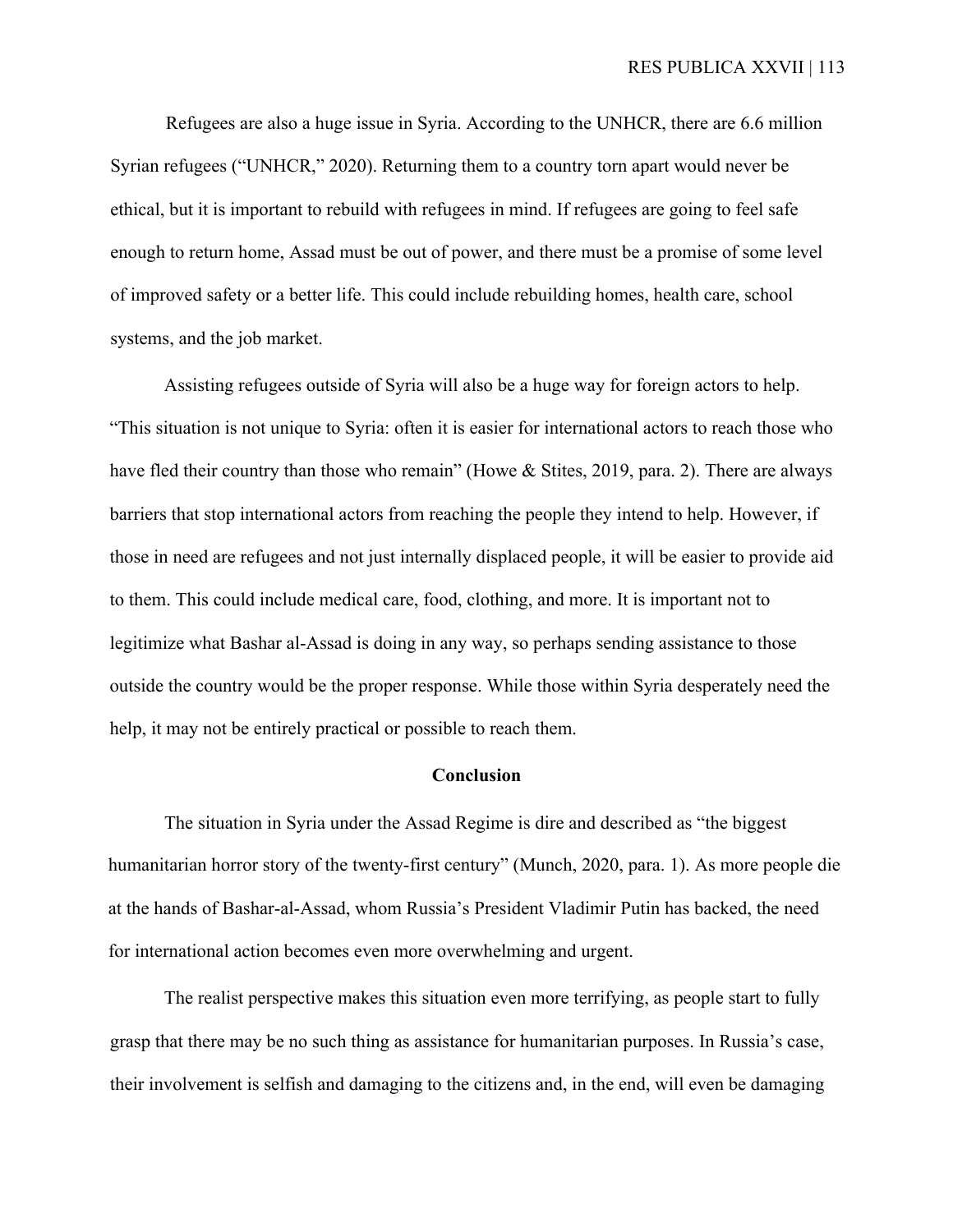to Assad. What will he have to do in order to pay back Russia? What will that mean for the regime he has made thousands of people die for and lose their homes? The United States may have less immoral reasons to involve itself, but it is still an ambiguous topic. The United States has used the war on terror to insert itself into many situations, which is how former President Barack Obama was able to strike against Syria in the first place. When former President Donald Trump tried to fight back against the Assad Regime, he started to pull the troops out of Syria because he did not want the United States involved in any more Middle Eastern wars. How President Biden will choose to deal with the crisis in Syria remains uncertain.

The United States and Russia have both heavily involved themselves in the Syrian conflict, for better or for worse. While there are many selfish reasons Russia has involved itself, such as showing off its military power and looking for future arms customers, there were also some morally ambiguous intentions of the United States. It is important to recognize both the United States' and Russia's intentions in their involvement and how the international community can move forward from here.

It is in the best interest of Syria to employ the Responsibility to Protect Doctrine in situations that Assad has taken too far. That is why a portion of this essay was dedicated to explaining the punitive strikes by the United States against the Assad Regime. When a country puts its citizens in imminent danger, it is crucial that the international community step in. That being said, it should be obvious that those who are involving themselves in the conflict have taken other action before taking military action.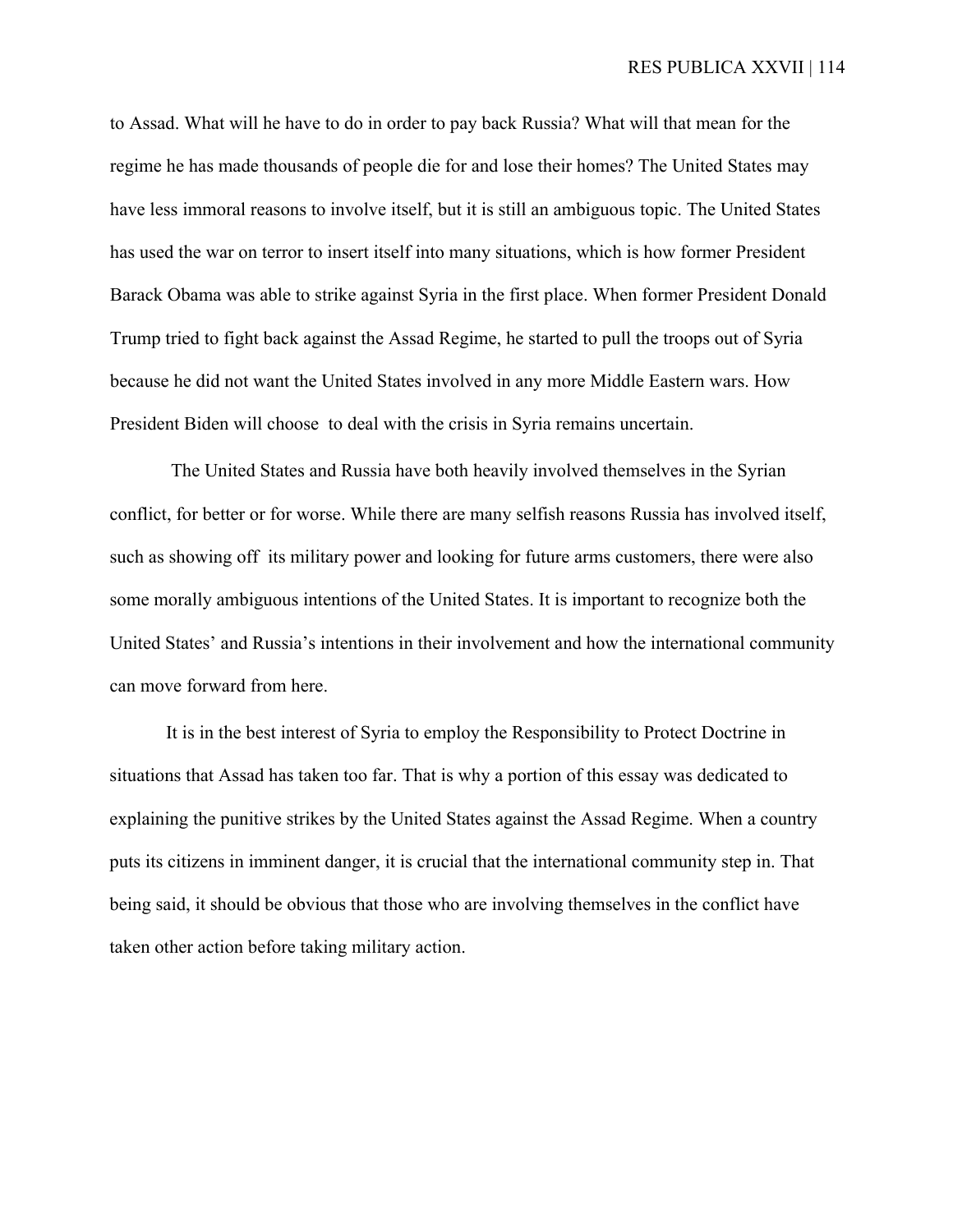#### **References**

- JACKSON, A. L. (2015). Hunting Down Terrorists "Wherever They Exist": Isil in Syria and the Legal Argument for United States Military Operations within the Territory of Non-Consenting Nation-State. Air Force Law Review, 74, 133–200.
- ABRATT, D. (2017). U.S. Intervention in Syria: A Legal Responsibility to Protect. Denver Law Review, 95(1), 21–71.
- Associated Press. (2019, January 11). *A timeline of the US involvement in Syria's conflict*. AP NEWS. https://apnews.com/article/96701a254c5a448cb253f14ab697419b. BBC. (2021, March 12). *Why has the Syrian war lasted 10 years?* BBC News. https://www.bbc.com/news/world-middle-east-35806229.
- Cloud, D. S. (2021, March 13). *Inside US Troops' Stronghold in Syria, a Question of How Long Biden Will Keep Them There*. Military.com. https://www.military.com/daily-news/2021/03/13/inside-us-troops-stronghold-syria-quest ion-of-how-long-biden-will-keep-them-there.html.
- Howe, K., & Stites, E. (2019). Partners under pressure: humanitarian action for the Syria crisis. *Disasters*, *43*(1), 3–23. https://doi.org/10.1111/disa.12298
- The Economist Newspaper. (2019). *Donald Trump's betrayal of the Kurds is a blow to America's credibility*. The Economist.

https://www.economist.com/leaders/2019/10/17/donald-trumps-betrayal-of-the-kurds-is-a -blow-to-americas-credibility.

- Eran, O., & Rosner, Y. (2017). (Rep.). Institute for National Security Studies. Retrieved April 18, 2021, from http://www.jstor.org/stable/resrep08841
- Juul, P. (2019, October 15). *The United States Still Needs a Syria Strategy*. Foreign Policy. https://foreignpolicy.com/2019/10/15/the-united-states-still-needs-a-syria-strategy/.
- Korab-Karpowicz, W. J. (2017, May 24). *Political Realism in International Relations*. Stanford Encyclopedia of Philosophy. https://plato.stanford.edu/entries/realism-intl-relations/.
- Munch, R. (2020). The Horror Story in Syria. *Commonweal*, *147*(4), 6.
- Rahman-Jones, I. (2017, April 11). *Why does Russia support Syria and President Assad?* BBC News. https://www.bbc.com/news/newsbeat-39554171.
- "The Responsibility to Protect: A Background Briefing." Sept. 2017, courses.iwu.edu/mod/folder/view.php?id=367872.